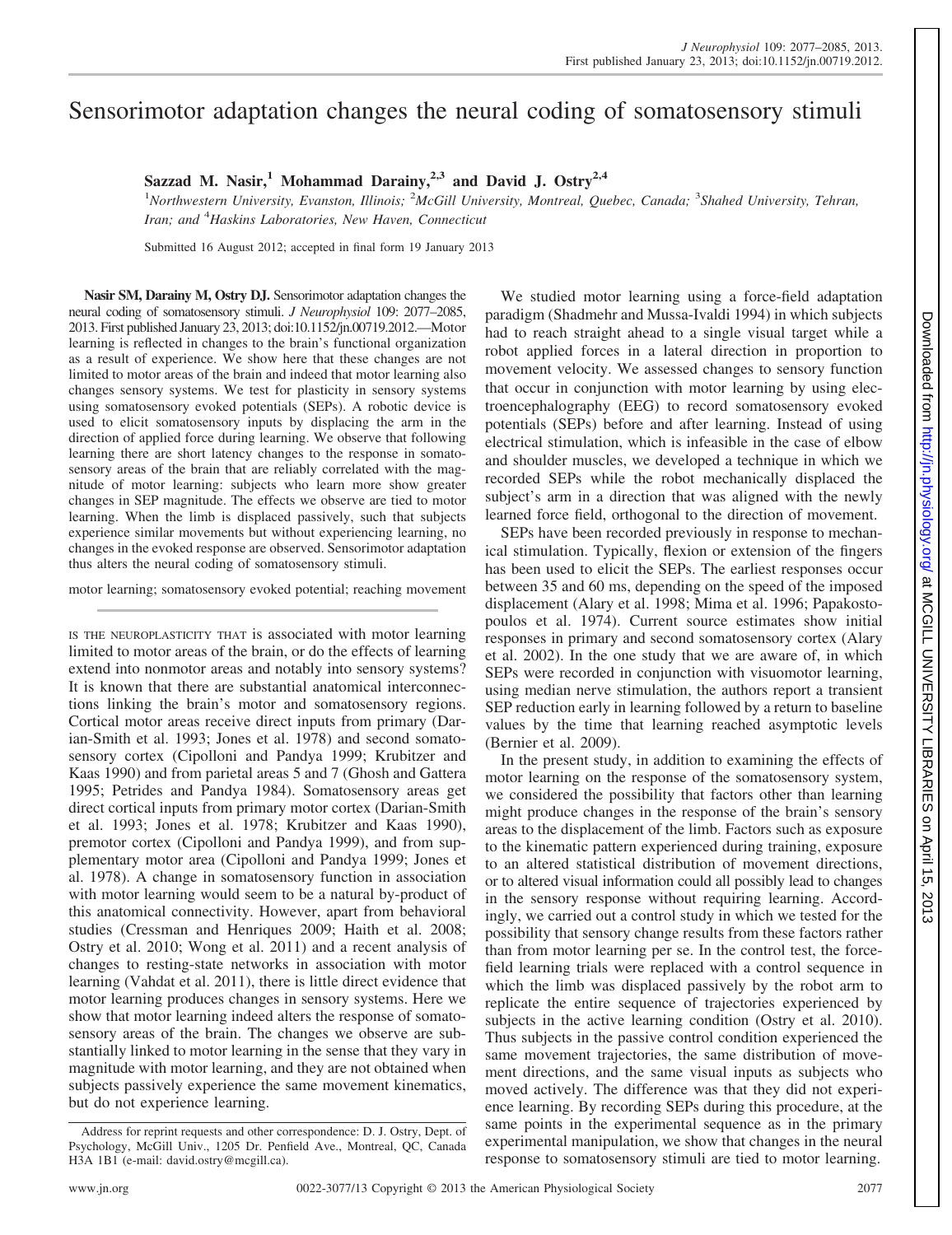### 2078 SOMATOSENSORY EVOKED POTENTIALS FOLLOWING MOTOR LEARNING

#### **MATERIALS AND METHODS**

*Subjects.* Twenty-seven right-handed male subjects between the ages of 18 and 32 yr (mean age of 22.5 yr) participated in the study. Fifteen subjects were tested in the experimental group; twelve were tested in a passive control condition. Subjects had no history of sensory or motor disorders. The McGill University Research Ethics Board approved all experimental procedures. Written, informed consent was obtained from all subjects. The protocol was approved by the Faculty of Medicine Institutional Review Board at McGill University.

*Experimental setup.* A two-degree of freedom planar robotic arm (InMotion2, Interactive Motion Technologies) was used for psychophysical part of study (Fig. 1*A*). Subjects were seated in front of the robot and grasped the handle with their right hand. They either performed reaching movements to a single target in the horizontal plane, or simply held the handle of robot arm while robot displaced the limb under position servo-control. The start position, target, and a cursor that represented the position of the subject's hand were all projected on a semi-silvered mirror that was placed horizontally just above the subject's arm. Two white circles, 20 mm in diameter, indicated the start and target points, while a yellow circle, 12 mm in diameter, represented the location of the hand. Subjects were not able to see their arm or hand at any point during the experiment, and all studies were conducted with low ambient light levels. The movement start point was defined on a per-subject basis, at a handle position 20 cm from trunk in the midsagittal plane. The seat height was adjusted to have an 80° abduction angle at the shoulder. The position of robot handle was recorded by means of 16-bit optical encoders at the robot joints (Gurley Precision Instruments). Subject-applied forces to the handle were measured using a force-torque transducer (ATI Industrial Automation).

*Reaching movements.* Subjects were asked to move as straight as possible. The movement amplitude was 20 cm. EEG data were not recorded during this phase of the experiment. A desired maximum tangential velocity was set at  $0.5 \pm 0.04$  m/s. Visual feedback of both hand position and the target were presented throughout. Visual feedback of movement speed was also provided as soon as the subject's hand entered the target zone. The feedback was used to encourage subjects to move within the desired speed range, but trials were not removed from the analysis if the movement fell outside this range. At the end of each movement, the robot returned the subject's hand to the start point. The next trial began after a random delay of  $1,500 \pm 500$ ms. The start of each trial was signaled by a visual cue, and subjects were told that reaction time was unimportant.

In total, subjects completed 250 reaching movements, 100 as null field movements, followed by 150 in a counterclockwise force field. The force field was applied according to *Eq. 1*.

$$
\begin{bmatrix} f_x \\ f_y \end{bmatrix} = \begin{bmatrix} 0 & -18 \\ 18 & 0 \end{bmatrix} \begin{bmatrix} v_x \\ v_y \end{bmatrix}
$$
 (1)

In this equation, *x* and *y* are lateral and sagittal directions,  $f_x$  and  $f_y$ are the commanded force to the robot, and  $v_x$  and  $v_y$  are hand velocities in Cartesian coordinates.

*Passive reaching movements.* For control subjects, we replaced the force-field training trials with a set of passive movements in which the limb was guided under position servo-control by the robot along the desired trajectory. Each of the 150 force-field trials was replaced with the corresponding mean trajectory for that trial, which was obtained from the first 12 of 15 subjects who performed the task under active conditions. Thus subjects in the control condition experienced similar average trajectories and similar average spatial distribution of movements as subjects in the experimental condition, but they did not experience force-field learning. As in the experimental condition, subjects in the passive control first produced the 100 null field movements actively. Next, during the passive movement phase, to make sure that subjects attended to the passive movement task, on 10% of trials, the cursor that represented the subjects' hand was removed from the screen, either in the first or second half of the trajectory. Subjects were required to report whenever the cursor was removed. Ten subjects reported all such occasions, one subject missed one of these trials, and another missed three.

Washout trials were not included in the present experiments. Our laboratory has previously used a similar procedure in which both somatosensory function and learning were assessed in conjunction with force-field adaptation and matched passive control trials (Ostry et al. 2010). Under these conditions, we found that after-effects were present in washout trials following force-field learning. No aftereffects were observed in washout trials in the passive control condition. This is consistent with the idea that there is limited motor learning in passive condition movements.

EEG data were obtained at a sampling frequency of 512 Hz using a 64-channel BioSemi ActiveTwo system (Fig. 1*B*). The electrodes were mounted on an elastic cap that used the standard 10-20 system of electrode placement. Additional electrodes were placed on both ear lobes, at the outer canthus of each eye, and above and below the right eye.

*Experimental procedure.* Subjects were tested in a single session that lasted  $\sim$ 2.5 h, including the explanation of the procedure and setup. Subjects completed five blocks of trials in total. In the first,



Fig. 1. Experimental setup to study motor learning. *A*: subjects moved the handle of a robot arm to a single visual target. Vision of the arm was occluded. In the force-field condition, the robot applied forces to the handle that varied with movement velocity. *B*: scalp map showing EEG electrode locations.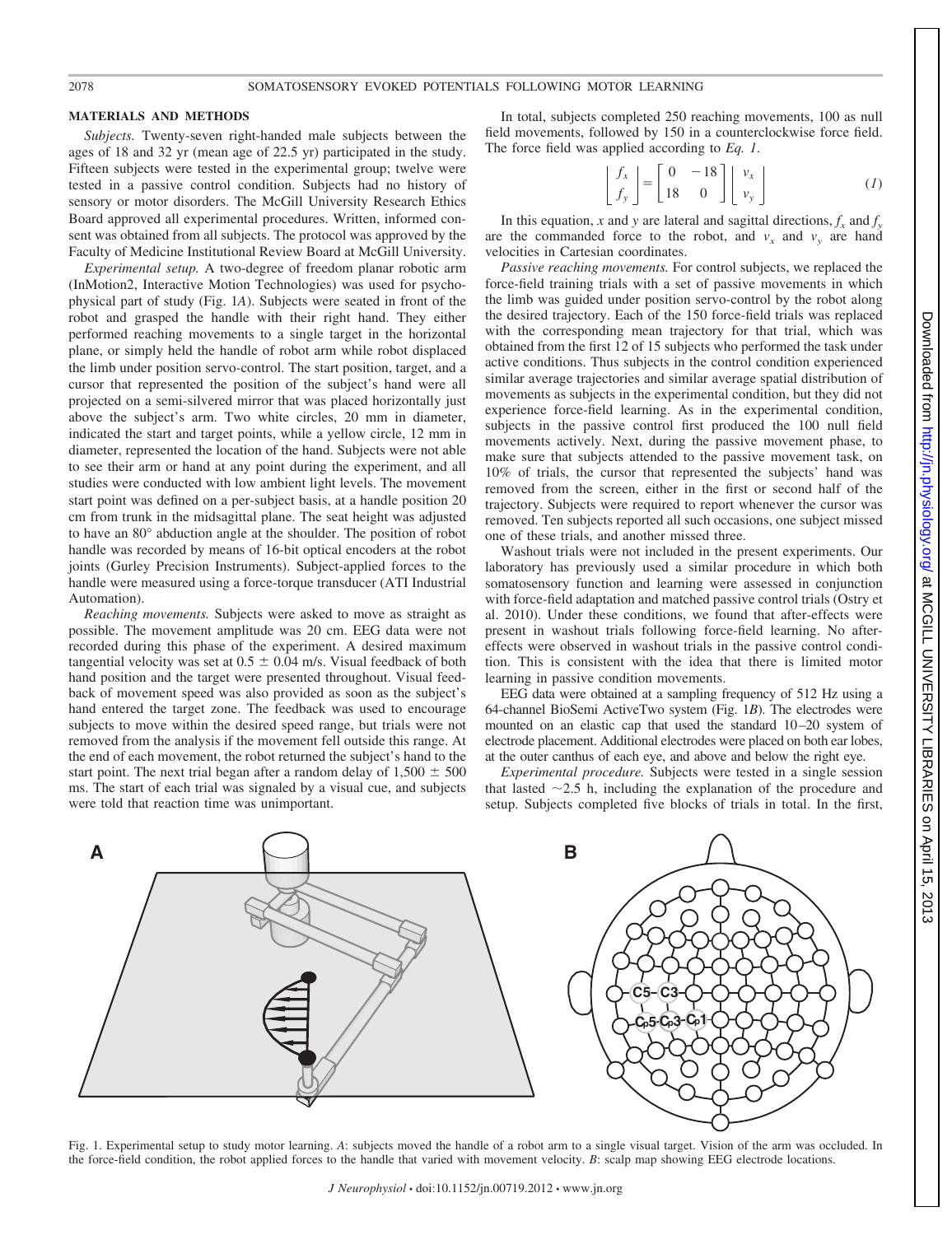third, and fifth blocks of experiment, SEPs were recorded in response to position servo-controlled displacements of the arm. In blocks two and four, subjects were trained to make straight reaching movements to a single target.

*SEPs.* Mechanical perturbations were used to elicit SEPs. The subject's hand was positioned at the movement start position in the center of the workspace. Subjects were asked to hold their hand in this central location and not to resist the action of the robot. In each set of SEP trials, 400 displacements were applied under position servocontrol. The set was divided into four subsets that were separated by 2- to 3-min rest periods. Position servoed displacements were applied pseudorandomly to the right or the left of subjects' midsagittal plane (200 in total in each direction). The displacements were programmed to be 4 cm in amplitude and to last for 1,000 ms (300-ms rise time, 300-ms hold time, and 400-ms fall time). Subjects were required to wait at the target position for a random interval of  $1,500 \pm 500$  ms between perturbations.

The EEG signal that was recorded in response to the displacements was band-pass filtered between 0.75 and 30 Hz using a second-order Butterworth filter and referenced to the average across all 64 channels. Individual SEP epochs extended from 100 ms before perturbation onset to 250 ms after. All epochs were time aligned at the initiation of the force pulse. The mean of the preperturbation part of the signal was subtracted before conducting further analyses. Epochs in which the voltage, at any of the 64 electrode locations or at electrodes placed externally around the eyes, exceeded 50  $\mu$ V were excluded from analysis. We also looked for the presence of alpha-wave activity and rejected subjects in whom these patterns occurred in over 50% of trials. On this basis, three subjects from the passive condition were excluded from further analysis.

The recorded scalp voltage distribution was displayed graphically as a scalp map (Matlab based EEGLAB toolbox) that showed as a function of time statistically reliable changes in activation following learning (Delorme and Makeig 2004). At each time point and each electrode location, *t*-scores were computed based on the SEP change following learning, using all trials across all subjects. The *t*-scores displayed in Fig. 4 were thresholded, as described below, at  $P < 0.01$ (one-tailed) after correcting for family-wise error rate. This error rate was determined at each time point by computing the distribution of maximum *t*-statistics that were obtained by randomly permuting trials from before and after learning SEP sets. Each random permutation gave rise to 64 *t*-scores, corresponding to the 64 electrode locations, and gave a single maximum *t*-value. The entire procedure was repeated 5,000 times and resulted in a distribution of maximum statistics, under the null hypothesis that SEPs are equal before and after learning. From this distribution, we obtained the critical *t*-value that was used to threshold the displayed scalp images (Pantazis et al. 2005).

*Current source estimation.* The Brain Electrical Source Analysis software (BESA Research 5.3) was used to obtain estimates of the current source location underlying the recorded scalp voltage distribution. For the purpose of estimation, we used mean SEP values over all subjects and trials at each of the 64 electrode locations and focused on a 20-ms window centered about the first peak at electrode location C3. We used discrete dipole source analysis techniques and also distributed imaging methods (sLORETA, standardized low-resolution electromagnetic tomography; Pascual-Marqui et al. 1994) to obtain estimates of the current source. For the discrete technique, we first established the number of dipoles by using Principal Components Analysis. We found that the first principle component accounted for more than 97% of the variance in the scalp voltage distribution for both the prelearning and the postlearning analyses, as well as for their difference. Accordingly, we used a single dipole to model the current source in each case. Anatomical labels for the resulting dipole locations were obtained using Talairach Client (Lancaster et al. 2000). We used sLORETA to obtain the current density map. For purposes of comparison with the single dipole solution, we found the location corresponding to the point of maximum current density.

*Data analysis.* Hand position and subject-applied forces to the robot handle were each sampled at 400 Hz. The recorded signals were subsequently low-pass filtered at 40 Hz using a zero-phase lag Butterworth filter. Position signals were numerically differentiated to produce velocities. The start and end of each trial were defined at the time that hand tangential velocity went above or fell below 5% of peak velocity. The resulting data were time normalized to have the same number of samples in each trial. For purposes of data analysis, the maximum perpendicular deviation (PD) of the hand, from straight line connecting movement start and end of movement, was calculated.

For statistical analyses, learning was assessed using mean PD over the last 10 baseline trials, and the first 10 and last 10 force-field trials. Statistical tests were conducted using a split-plot ANOVA, where the force-field training and passive control groups were a betweensubjects factor, and the three kinematic measures were a withinsubjects factor.

To conduct statistical analyses of SEPs, mean SEP magnitudes were converted into *z*-scores on a per-subject basis. A window of 8 ms around the first SEP peak was used for this purpose. *Z*-scores were obtained using the mean and standard deviation of all trials for each subjects' three SEP tests. Statistical tests were conducted using repeated-measures ANOVA.

## **RESULTS**

The experimental sequence is given in Fig. 2*A*. We obtained SEPs at three points during the experiment: *1*) at the start of the experimental session, *2*) after a series of null field movement trials (no load), and *3*) after motor learning. Figure 2*A* also shows the pattern of limb movement over the course of training. Kinematic performance was quantified by computing the mean PD from a line joining movement start and end. Values for PD are shown, averaged over subjects. Data are shown for both the primary manipulation involving active force-field learning and for the passive-movement control condition. It is seen that movements are straight in the null (no-load) condition; they are deflected laterally with introduction of load and reach asymptotic levels at the end of training. In the passive control condition, subjects first produce active movements in the absence of load (null condition). Then, in lieu of force-field trials, the limb is passively guided under position-servo-control through a complete set of 150 trials in which the trajectory sequence is matched on a trial-by-trial basis to the mean of the first 12 of 15 subjects in the force-field learning condition. Representative hand paths, averaged over subjects, are shown in Fig. 2*B* for both the active learning and passive movement conditions. Note that, in each case, initially curved movements return to near baseline values with training. ANOVA confirmed reliable changes in curvature, in both the force-field learning and passive movement conditions over the course of training  $[F(2,50) = 123.13, P \le 0.001]$ . The pattern was similar for passive movement and force-field subjects  $[F(1,25) = 0.34, P > 0.50]$ . By the end of training, movement curvature for both groups had returned to baseline levels (*P* 0.90, Bonferroni-corrected post hoc comparison).

SEPs were elicited before and after training using robotcontrolled displacements of the passive limb. The robot was programmed to produce a sequence of arm displacements under position servo-control with random timing and in random order to the left and the right. The displacement was 4 cm in amplitude, and the limb was held in position for 300 ms and then returned to the center. Mean displacement magnitudes were similar for the three SEP tests for subjects in both the experimental and the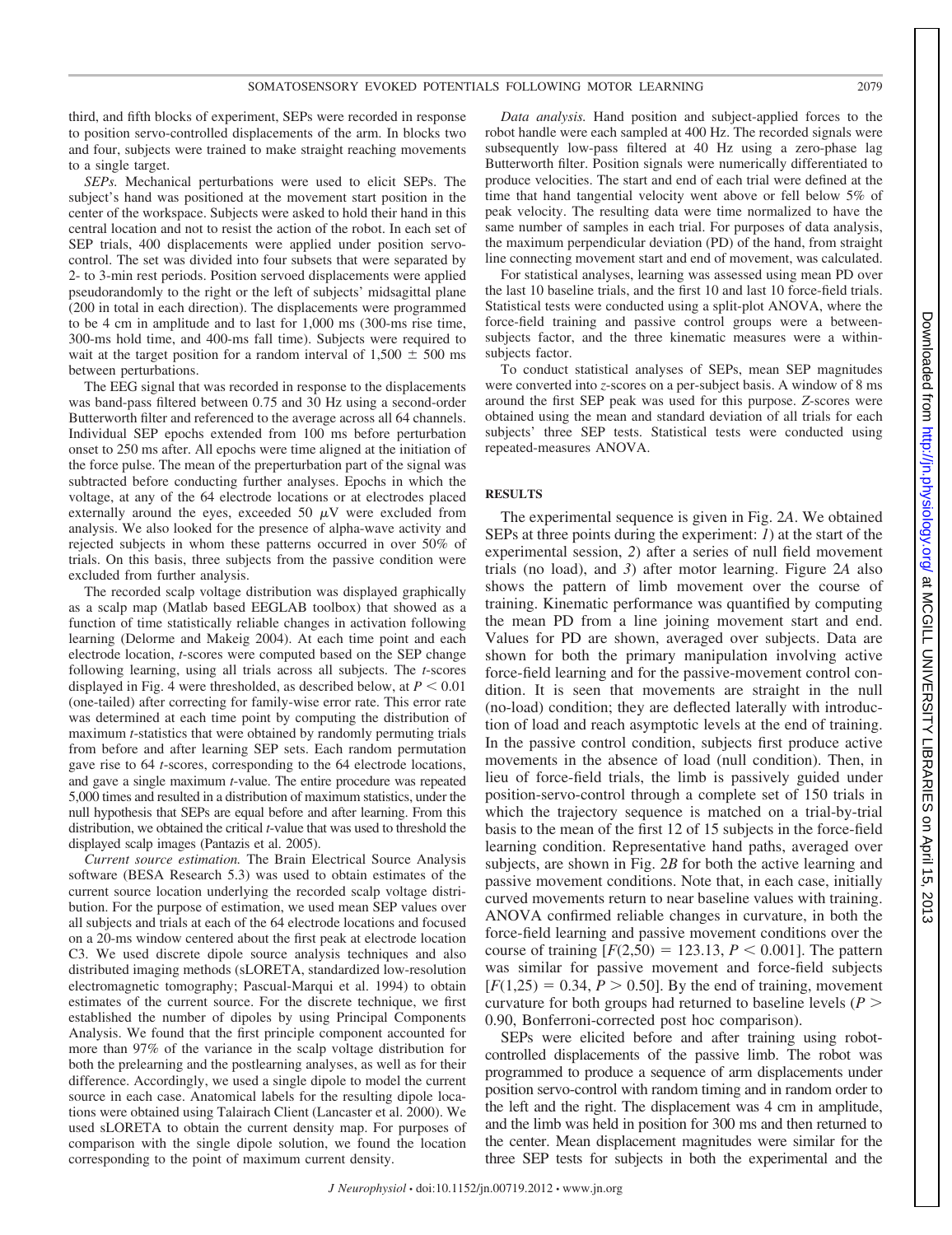Fig. 2. Behavioral results for the force-field learning group and the passive control condition. *A*: experimental sequence. Somatosensory evoked potentials (SEPs) were obtained before and after training (gray vertical bars). All subjects produced active movements in baseline trials (gray and black). The main experimental manipulation involved a force-field training sequence (red). Learning was assessed using the mean perpendicular deviation (PD) of the hand from a line joining movement start and end points. A group of control subjects was tested in a passive condition (cyan) in which subjects held the handle of the robot arm while the robot reproduced the entire series of movements of subjects in the force-field training condition. *B*: mean hand paths for the force-field training (*left*) and passive-movement (*right*) conditions. *C*: SEPs were elicited as subjects held the handle of the robot arm. The limb was perturbed laterally using a sequence of servo-position controlled displacements (*upper* panel). The *lower* panel shows that subject applied forces sensed at the robot handle were closely matched to the commanded forces that displaced the arm.



passive control groups  $[F(2,28) = 1.56, P > 0.20, F(2,22) =$ 0.23,  $P > 0.70$ , respectively].

To confirm that subjects' hands were passively displaced by the robot for purpose of eliciting SEPs and that there was no active motor outflow during this procedure, we compared the forces applied by the robot and the measured forces at the handle that reflect the subjects' resistance to the perturbation. Figure 2*C* shows a sequence of commanded displacements and measures of restoring forces acting against the robot handle. It can be seen that the pattern of restoring forces closely matches the pattern of applied load (see Fig. 2*C*). The difference in magnitude between applied and measured forces to hand was small, averaging 0.24 N. The mean applied force was 3.42  $\pm$ 0.15 N (mean  $\pm$  SE), and the mean sensed force was 3.64  $\pm$ 0.15 N. This means that there is little active force production on the part of the subject during the somatosensory measurement phase of the experiment. Moreover, there were no differences in the magnitude of the sensed force over the course of the three SEP tests for subjects in either the experimental or the passive control conditions  $[F(2,28) = 0.17, P > 0.80,$  $F(2,22) = 1.26$ ,  $P > 0.30$ . Hence, there is no evidence of differences in forces applied by the robot to elicit SEPs that might account for changes in SEP magnitude.

Figure 3, *A* and *D*, shows SEPs recorded over contralateral somatosensory cortex (electrode locations C3 and CP3, see Fig. 1*B*, negative values are shown in a downward direction) aligned with the initiation of limb displacement. The figure shows mean  $SEP \pm SE$  for force-field learning trials and comparable data in the passive-movement control condition. Peaks in the SEP are first evident between 70 and 80 ms following the start of limb displacement. There is a later peak at  $\sim$ 170 ms (see also Fig. 4). If sensory change occurs in conjunction with motor learning, we should expect it to be present in the region of the first positive peak since this peak reflects the immediate consequences of sensory stimulation and is centered on somatosensory areas of the brain. The later negative peaks likely reflect the propagation of any changes due to learning to other brain areas and could possibly reflect factors that are cognitive in nature.

It can be seen that, at both C3 and CP3, the magnitude of the early positive peak is unchanged following null field movements (baseline vs. before training), but after a similar interval involving force-field learning there is a systematic SEP reduction (Fig. 3, *A* and *D*). No changes in the magnitude of the early positive peak are observed in the passive-movement control trials (Fig. 3, *B* and *E*) which is consistent with the idea that no learning resulted from the passive manipulation. The later negative peak of the evoked response shows a different pattern at the two electrode locations, which is reflected in differences in the distribution of scalp voltage at longer latencies (see Fig. 4).

SEP magnitudes averaged across subjects  $(\pm$ SE) are shown in Fig. 3 for both force-field learning and passive control movements at electrode locations C3 (Fig. 3*C*) and CP3 (Fig. 3*F*). Values are expressed in *z*-score units relative to the mean over the three phases of the SEP procedure. Separate *z*-score calculations were conducted for the force-field learning and passive movement subjects. The figure gives values for the short latency peak, as these measures are directly associated with the activation at electrode locations above somatosensory cortical areas. It is seen that, at both C3 and CP3 electrode locations, SEPs change reliably following motor learning. A repeated-measures ANOVA followed by Bonferroni corrected post hoc tests found significant changes in SEP following learning at both C3 and CP3  $[ F(2,28) = 7.02, P \le 0.005,$  $F(2,28) = 10.0$  *P*  $\lt$  0.001, respectively]. At both electrode locations, after-learning SEP values differed reliably from both prelearning SEP measures  $(P < 0.03$  or smaller in all cases). There were no differences between the baseline and before-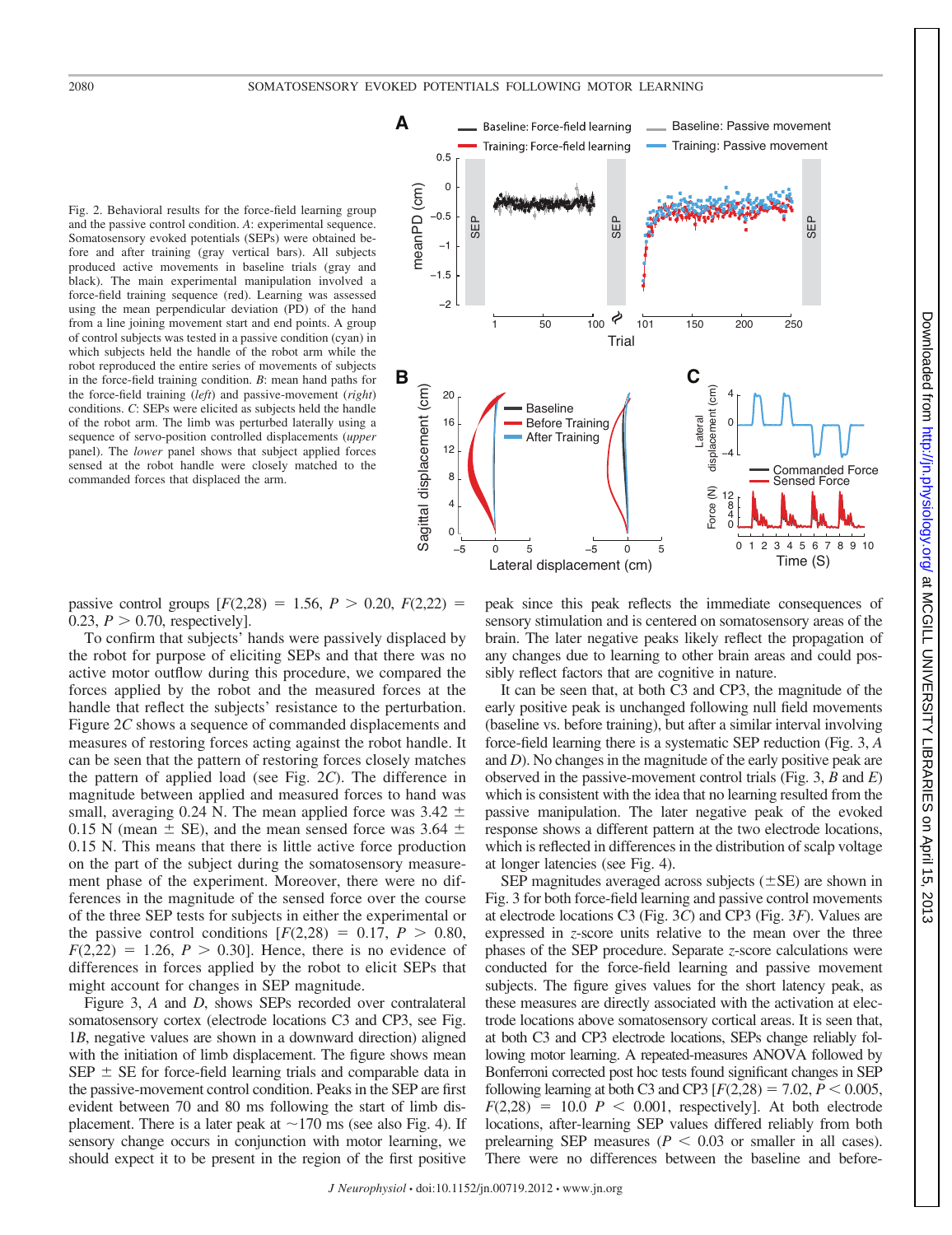

Fig. 3. Motor learning changes sensory evoked responses at electrode locations above contralateral somatosensory cortex. *A* and *B*: mean somatosensory evoked responses (SEPs) at electrode location C3 before and after training for force-field learning (*A*) and passive movement (*B*). Changes to the first peak are observed following force-field learning, but not under passive movement conditions. *C*: *Z*-scores for the first positive peak of the SEP averaged over subjects decrease reliably following force-field learning, but not after passive movement. *D*–*F*: SEP changes with learning at electrode location CP3 are similar to those in the *upper* panel.

training SEPs  $(P > 0.40$  or above). Following passive control trials, there are no reliable changes in SEP  $[F(2,16) = 0.10, P >$ 0.90,  $F(2,16) = 2.39$ ,  $P > 0.10$ , for C3 and CP3, respectively].

We verified that the magnitude of the first positive peak was matched between force-field learning and passive control subjects prior to the learning sequence. A split-plot ANOVA revealed no differences in the magnitude of the first positive SEP peak. Specifically, we observed no differences between the two baseline SEPs  $[F(1,23) = 0.006, P > 0.90, F(1,23) =$ 1.18,  $P > 0.30$ , at C3 and CP3, respectively] and no differences in SEP magnitude between experimental and control subjects  $[F(1,23) = 1.12, P > 0.30, F(1,23) = 1.49, P > 0.20,$ at C3 and CP3]. Thus in terms of the short latency peak in the SEP response, the only difference we see between experimental and passive control subjects is that, for experimental subjects, SEPs are reduced following learning. No SEP reduction occurs with passive control movements.

While experimental and control groups were equated in terms of the magnitude of the first positive peak of the SEP (prior to learning), the magnitude of the later negative peak differed in the two experimental conditions. This difference in the evoked response can be seen at electrode locations C3 and at CP3 by comparing the magnitude of the later negative peak in Fig. 3, *B* and *E*, with that of Fig. 3, *A* and *D*, respectively. At both electrode locations, subjects who underwent force-field learning showed larger nonspecific SEP amplitudes at the later negative peak. The fact that the difference is present even under null conditions before learning rules out the possibility that it is learning related. Indeed nothing, other than the

participants involved and the positioning of the electrode cap on the skull, differed for the SEPs elicited prior to learning (both groups produced active movements for the null field trials). It is presumably one of these factors that accounts for the observed differences in SEPs at the later negative peak.

We also conducted tests to assess possible differences in SEP for subjects in the experimental group, depending on the direction of the perturbation. We found no directional differences (left vs. right directed perturbation) in SEP magnitude over the three phases of the SEP procedure  $[F(2,28) = 0.06, P > 0.90, F(2,28) = 0.22, P >$ 0.80, for C3 and CP3, respectively].

Figure 4 gives topographic probability maps, that is, the distribution, as a function of time, of scalp locations at which sensory activity changes reliably due to learning  $(P \leq 0.01$ , corrected for family-wise error rate, see MATERIALS AND METHODS) and corresponding changes in activation in the passive control condition. The upper two rows of the figure map out changes in activation at different times over the course of the first positive peak in the SEP (as shown in Fig. 3). The lower two rows give changes over the course of the later negative peak. It can be seen that motor learning results in short latency changes to sensory function that are greatest over contralateral somatosensory cortex. Longer latency changes are seen over electrode locations in both contralateral and ipsilateral premotor areas. Thus we see that the same sensory stimulus (displacement of the limb) results in different evoked responses after motor learning.

Comparable changes in activation are not observed when SEPs are elicited following passive control trials. Probability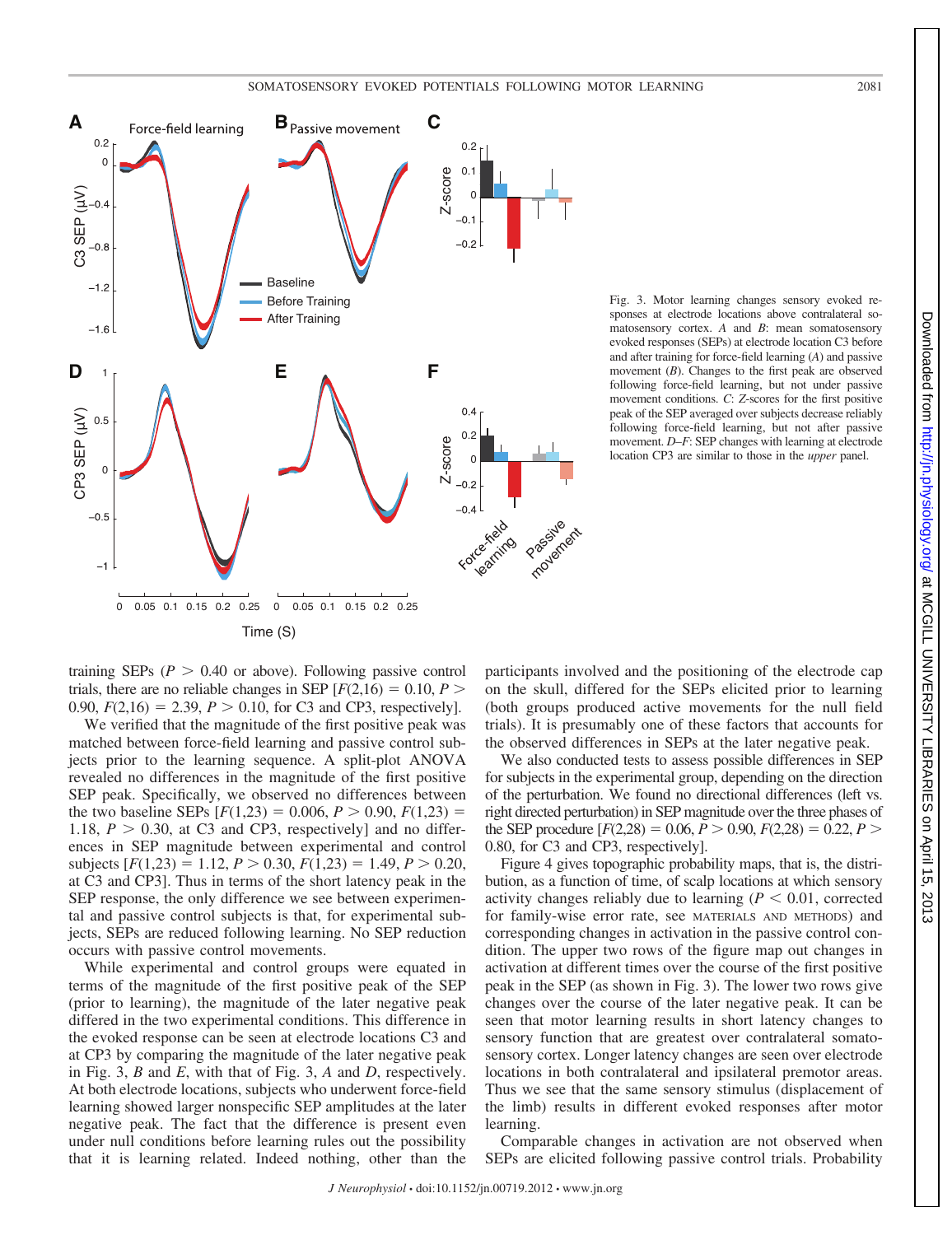

Fig. 4. Topographic probability maps showing electrode locations at which evoked responses change reliably following training. Activation differences following learning (given as *t* values, thresholded at  $P < 0.01$ ) are shown at times associated with the first positive and later negative peaks of the SEP. *A*: force-field learning results in reliable changes in activation at the first peak of the SEP at electrode locations over contralateral somatosensory cortical areas (*upper* panel). There are no changes in the passive movement condition (*lower* panel). *B*: force-field learning also results in changes in activation at the second peak of the SEP at bilateral electrode locations over premotor areas (*upper* panel). Passive training leads to changes in activation over posterior parietal cortex (*lower* panel). *C*: subjects that learned more showed a greater reduction in SEP magnitude.

maps in the second row of Fig. 4 show that there are no short latency changes (relative to baseline) in SEP (the example shown here is given at a  $P < 0.05$ , indicating the absence of even marginal effects in the control condition). Reliable differences in SEP under passive conditions are observed at longer latencies and are centered over more posterior locations in parietal cortex.

We assessed the relationship between motor learning and the magnitude of the first peak of the evoked response. For each of the electrode locations at which SEP magnitudes changed reliably with motor learning, we calculated the correlation between the amount of learning and changes in the magnitude of the somatosensory response. We repeated this calculation for each of the time points shown in Fig. 4, using a 15-ms window centered on each point to obtain measures of SEP change. We quantified motor learning by using changes in average PD between the first 10 and last 10 training trials. We found that changes in SEPs at electrode locations over somatosensory cortex were reliably correlated with the magnitude of motor learning: subjects who learned more showed a greater reduction in SEP magnitude. Fig. 4*C* shows a representative example of this relationship at electrode location C5. For the first peak of the evoked response, at 63 ms, there was a reliable reduction in SEPs with learning at electrode locations CP1, CP3, and CP5 ( $r = -0.61$ ,  $P < 0.02$ ;  $r = -0.61, P < 0.02; r = -0.62, P < 0.02$ , respectively). At 71 ms, the SEP reduction was reliable at C3, CP1, and CP3 (*r*  $-0.54, P \le 0.05$ ;  $r = -0.61, P \le 0.02$ ;  $r = -0.60, P \le 0.02$ ,

respectively). At 79 ms, the correlations were reliable at C5 and CP5 ( $r = -0.57$ ,  $P < 0.03$ ;  $r = -0.55$ ,  $P < 0.04$ ).

We observed no reliable correlations at the later epochs, 87 ms or 90 ms. At the later negative peak of the evoked response, we found no systematic relationship between SEP change and learning. For this peak, none of the observed changes in SEP magnitudes at any of the time points shown in Fig. 4 was correlated with motor learning ( $P > 0.05$  in all cases). Thus, while learning was systematically related to short latency SEP reductions at electrode locations over somatosensory cortex, the SEP changes observed at the later negative peak, although statistically reliable, were not related to learning, per se.

The changes in the scalp voltage distribution that accompany learning reflect plasticity in the underlying neuronal population. Figure 5 shows scalp topographic maps at the first SEP peak, before and after motor learning. The values are obtained by averaging over all subjects in the force-field learning condition. It is seen that both before and after learning, positive SEPs are located over contralateral parietal cortex, and negative values are in frontal cortex. The peak of the positive evoked response following learning is over electrode location CP3. It can also be seen that, both before and after learning, the positive voltage pattern in parietal cortex is relatively focal, whereas the negative pattern in frontal cortex is diffuse. This is presumably the reason that reliable changes in the evoked response following learning were seen only at electrode locations over parietal cortex (see Fig. 4*A*).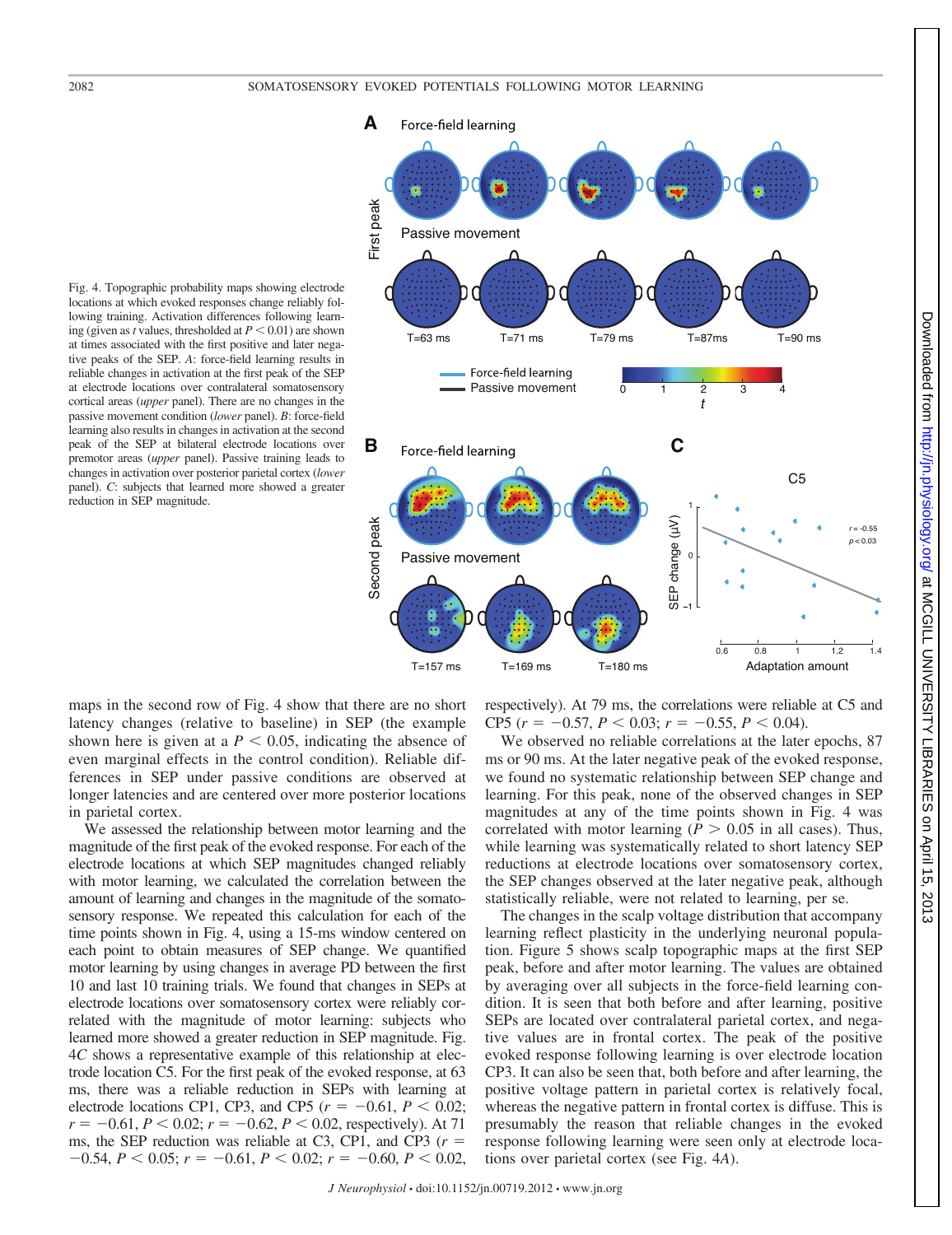

Fig. 5. Scalp topographic maps averaged over subjects at the first positive peak of the somatosensory evoked response. *A*: scalp voltage distribution before motor learning. *B*: voltage distribution after learning.

We computed characteristics of the dipole current source as a way to quantify neural plasticity. We obtained estimates of each of the position, orientation, and strength of the underlying dipole current source before and after learning (see MATERIALS AND METHODS for details). For SEPs elicited before learning, a single dipole in *area 2* of left primary somatosensory cortex (Talaraich coordinates  $[-45, -22, 48]$ , orientation vector  $[-0.3, -0.9, -0.4]$ , current source strength, 11.36 nAm) accounted for 97.3% of the variance in the scalp voltage. Following learning, a single dipole in *area* 3 (location  $[-45,$  $-23$ , 51], orientation  $[-0.3, -0.8, -0.5]$ , current source strength, 9.83 nAm) accounted for 96.4% of the variance. Following learning, the estimated dipole locations changed by 0.34 cm, the orientation changed by 7.7°, and there was reduction in strength of 1.53 nAm. Thus the estimated current source is a single dipole located within somatosensory cortical areas and oriented in a posterior direction. This orientation is consistent with the scalp topographic maps shown in Fig. 5.

We also obtained estimates of current source density associated with SEPs before and after learning using sLORETA. Activity peaks before and after learning were in *areas 3* and *2*  $([-44, -20, 42]$  and  $[-45, -22, 47]$ , respectively), with a distance of 0.55 cm between the peaks. Thus both procedures give estimates of the current source location for the first SEP peak in the left primary somatosensory cortex.

We additionally obtained an estimate of the current source location for the SEP change following motor learning. In this case, the peak activity was in *area 2* (Talaraich coordinates  $[-41, -24, 29]$ . A single dipole at this location accounted for 87.8% of the scalp voltage variance. In summary, consistent with the scalp map in Fig. 4, SEPs following motor learning are centered about locations in contralateral somatosensory cortical areas.

In further analyses, we examined the difference in the estimated current source location for SEPs associated with leftward and rightward displacements of the arm. Although we found no significant difference in the magnitude of the SEPs for displacements in these two directions (see above), these two different perturbation directions presumably recruit different neuronal populations, and this should be reflected in differences in the estimated current source. Using single dipole analyses, we found that the current source locations were located in *areas 2* and *3* of left primary somatosensory cortex and, in all cases, accounted for more than 91% of the scalp voltage variance. Before learning, the estimated current source was in *area 3* in the response to both leftward and rightward perturbations (Talaraich coordinates  $[-47, -20, 51]$ 

and  $[-41, -22, 44]$ , respectively). Following learning for leftward perturbations, the estimated source moved to *area* 2 ( $[-46,$  $-24$ , 52]), while for rightward perturbations, the estimated source remained in *area* 3 ( $[-44, -21, 50]$ ). This suggests that, both before and after motor learning, leftward and rightward perturbations recruit different neuronal populations.

### **DISCUSSION**

We have shown that motor learning has short-latency effects on the response of somatosensory cortex, even when measured after the end of training. Motor learning appears to be the determining factor behind these effects in that changes in SEP magnitude vary with the extent of learning, and changes in SEPs are not obtained for yoked control movements that do not involve learning (but are matched on kinematic characteristics). The absence of SEP change following null field movements suggests that it is motor learning and not simply efferent outflow that is required to produce the somatosensory change. The presence of changes to SEPs that occur in conjunction with motor learning reveals a new dimension to plasticity in sensory and motor systems. Motor learning does not occur in isolation, but rather leads to changes in sensory areas of the brain. Motor learning is thus associated with changes in a distributed network that involves the brain's motor and sensory regions.

The SEP changes observed in the present study follow the same pattern as psychophysical measures of perceptual change (Ostry et al. 2010, Vahdat et al. 2011). Both SEP magnitudes and measures of sensed limb position vary with the extent of learning, and neither is observed to change in the context of passive movement that does not involve learning. The SEP reduction observed in the present study thus serves as an electrophysiological correlate of limb position change that is measured using psychophysical techniques. The SEP changes following motor learning presumably reflect plasticity in the neuronal population, as evidenced by shifts in the estimated current source location and magnitude. Thus motor learning alters the somatosensory cortical map.

The evoked potentials recorded in the present study had estimated current source locations in primary somatosensory cortex, both before and after motor learning. Single dipoles in these areas accounted for large proportions of the variance in the scalp voltage distribution. Previous studies that have used mechanical displacement of the fingers or wrist to elicit SEPs have reported topographic maps similar to those observed here with a frontal negative and a parietal positive voltage distribution and with similar dipole orientations (Bötzel et al. 1997; MacKinnon et al. 2000; Seiss et al. 2002). However, in the MacKinnon and Seiss papers, the estimated current source was more anterior than here, in primary motor cortex. Our EEG techniques do not permit us to conclusively determine whether the present somatosensory effects are in sensory or motor areas of the brain. Accordingly, it remains to be determined whether motor learning leads to changes in somatosensory function in sensory or motor areas or the two in combination. Having somatosensory effects in motor areas of the brain would not be all that surprising, as there is ample evidence that cortical motor areas are extensively involved in somatosensory function (Romo et al. 2004; Rosén and Asanuma 1972; Wong et al. 1978).

More generally, sensory change can be seen to play a functional role in the learning process. A common observation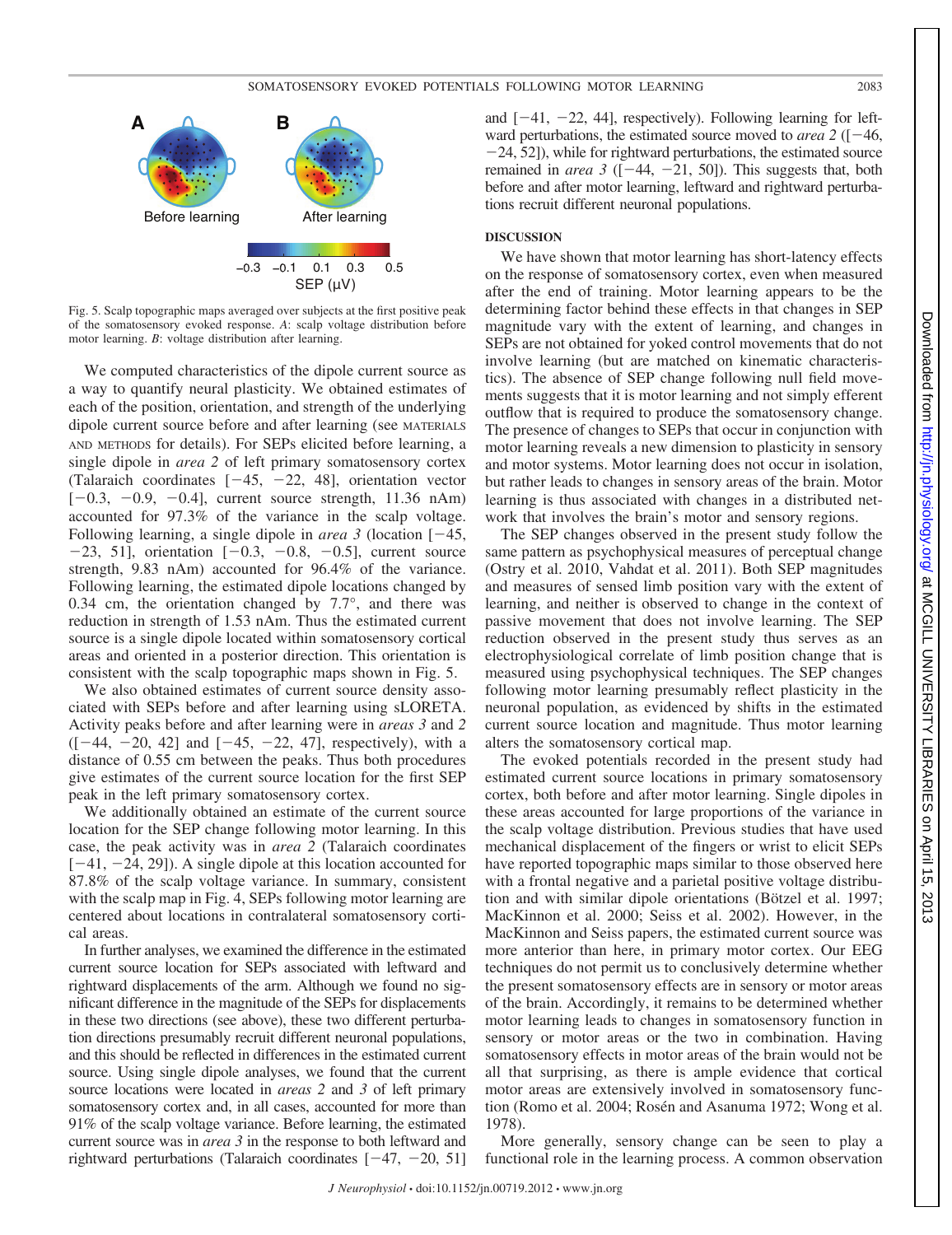in studies of motor learning is that, in the washout phase at the end of training, there is persistent error in the sense that movements do not return to previous baseline levels (Caithness et al. 2004; Shadmehr and Holcomb 1997). Our behavioral results suggest that this occurs because learning changes both motor and somatosensory systems in parallel. In Ostry et al. (2010), it is observed that, after motor learning, movements follow trajectories that are aligned with shifted perceptual boundaries. Thus, in effect, the functional role of the observed sensory change is that, in combination with motor learning, the two act together to keep motor and sensory systems in register.

The present findings complement the results of recent studies in which we have used fMRI under resting-state conditions to assess changes that occur in association with motor learning in the functional connectivity between the brain's sensory and motor regions (Vahdat et al. 2011). In that work, it was observed that changes in brain networks that occur in conjunction with learning can be partitioned into those that are primarily motor in nature and those that reflect the perceptual changes that occur in combination with motor learning. We find that changes in functional connectivity, which are related to perceptual change, occur between second somatosensory cortex (SII) and frontal motor areas (ventral premotor cortex and supplementary motor area). The sensory networks that were strengthened in conjunction with motor learning are the same as those involved in perceptual learning and perceptual decision-making in primates (Romo et al. 2002; 2004).

We have measured SEP changes that occur in conjunction with learning immediately following the adaptation procedure. It is difficult to have any sense of their durability. Nevertheless, there is considerable evidence that force-field adaptation produces durable changes in motor behavior at considerable delays after initial training (Nezafat et al. 2001). The somatosensory changes associated with motor learning, when measured behaviorally, likewise show persistence at least for 24 h. Thus it appears that there may be durable changes that are associated with a quite short period of sensorimotor training.

Transient reductions in SEPs have been reported previously in conjunction with finger and limb movement (Papakostopoulos et al. 1975; Rushton et al. 1981; Starr and Cohen 1985). The reduction has been attributed to the idea that the nervous system suppresses sensory inflow associated with self-initiated movement. Typically, SEPs decrease about 100 ms before EMG onset and remain depressed through to the end of the movement, but not longer. It is unlikely that the SEP reduction observed in the present study is a manifestation of the SEP suppression seen in association with movement. First, SEP changes are observed here in the absence of active movement. That is, they are present in testing that is conducted following the completion of the training phase of the experiment. It is also unlikely that the SEP change that we observe here arises due to repeated suppression over the course of learning. Bernier et al. (2009) report that an SEP reduction occurs early in visuomotor learning, but it dissipates quickly, such that SEPs are back to baseline levels well before the end of the training. A further reason for thinking that the effects that we have seen here are not simply the persistence of a sensory suppression mechanism is that sensory suppression is typically associated with a reduction in acuity, rather than shifts in perceptual boundaries that are observed in conjunction with motor learning (Cressman and Henriques 2009; Haith et al. 2008; Ostry et al. 2010; Vahdat et al. 2011). Cortical motor areas are densely interconnected with somatosensory cortex. There are ample opportunities for interactions between sensory and motor areas that extend beyond the reduction of sensory signals in conjunction with movement.

Another possibility is that the changes observed here in the response to mechanical input are primarily attributable to changes in reflexes rather than cortical function. The latency of the observed SEPs in the present paper would be consistent with an interpretation based on the timing of the long-latency reflex response (MacKinnon et al. 2000). While this remains a possibility for the data presented here, other observations suggest that the present results are substantially cortical in nature. In particular, changes in somatosensory perceptual function are observed in the context of identical motor learning paradigms that do not involve reflex elicitation (Cressman and Henriques 2009; Haith et al. 2008; Vahdat et al. 2011). Moreover, there are changes in resting-state cortical somatosensory networks following motor learning under conditions where there is no experimental task at all (Vahdat et al. 2011).

It should be noted that it is not possible under passive movement conditions to fully equate both the movement trajectory and force simultaneously. Thus forces experienced during the passive control movements differ in magnitude from those experienced during learning. Typically, the maximum lateral force at the hand in the passive condition is about one-half of that experienced during active force-field learning (Ostry et al. 2010). However, if the SEP change that we have observed following learning was attributable to experienced force during learning, then a nonzero SEP change should be evident in the passive movement condition, since forces differ from those that are experienced in conjunction with movements under baseline conditions. This is not what was observed.

We considered using alternative control tests which involved active rather than passive movements. One idea was to apply perturbations randomly in either a clockwise or counterclockwise direction during active movement to the target location used for force-field learning. Under such conditions, there should be no learning, but subjects would experience perturbations that, as in learning, are related to movement. If changes in SEPs are due to learning, it could be argued that no changes in SEPs should be expected under these conditions. However, it is known that, when subjects experience unlearnable forcefields, antagonist muscle cocontraction is increased to maintain stability (Burdet et al. 2001). Cocontraction levels change over the course of training (Darainy et al. 2008; Franklin et al. 2008), and its possible effects on SEPs would need to be considered. If SEPs were observed to change under these conditions, it would be difficult to rule out the possibility that the changes were not due to impedance learning.

### **GRANTS**

This research was supported by National Institute of Child Health and Human Development Grants HD-048924 and HD-075740, the Natural Sciences and Engineering Research Council of Canada, and Le Fonds Québécois de la Recherche Sur la Nature et les Technologies, Québec, Canada.

# **DISCLOSURES**

No conflicts of interest, financial or otherwise, are declared by the author(s).